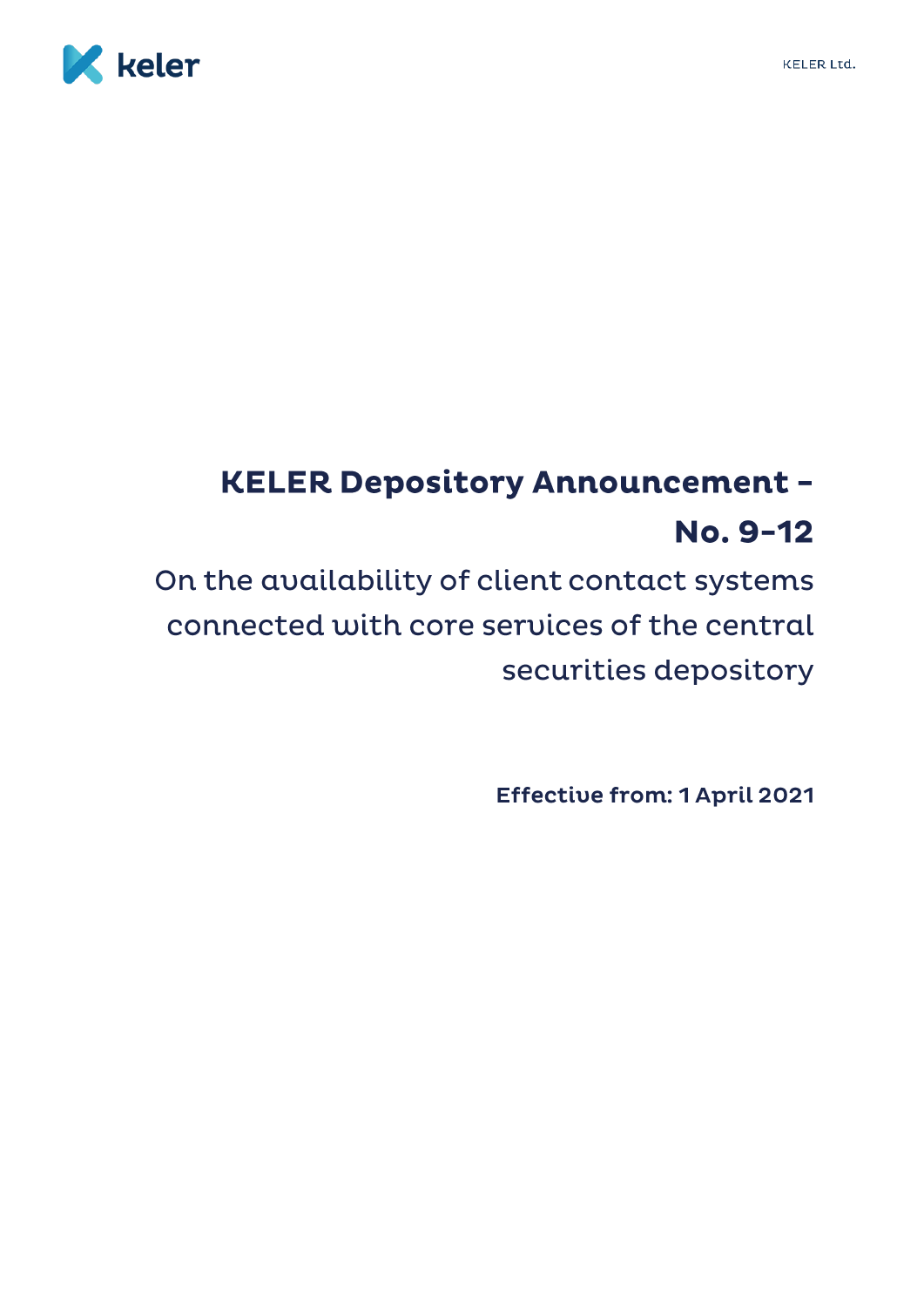

In general, KELER provides its services between 7:00 and 18:00 hours on working days. Planned maintenance of IT equipment and applications connected with services is scheduled for periods outside working hours (on working days between 22:00-6:00 hours and on weekends). If maintenance affects service availability, KELER notifies its clients 5 working days before maintenance via the appropriate client contact channels.

Within the limits of technical possibilities and taking economic considerations into account KELER strives to ensure the maximum availability possible. Nonetheless, it cannot guarantee access and availability – this is particularly true for access to the service via the Internet, whose functioning and bandwidth is outside the control of KELER.

Information on the contact details of business and IT support related to services can be found on the website of KELER [\(https://english.keler.hu/Contacts/Contact us\)](https://english.keler.hu/Contacts/Contact%20us/).

KELER continuously measures compliance with the target values for availability indicated in the table below.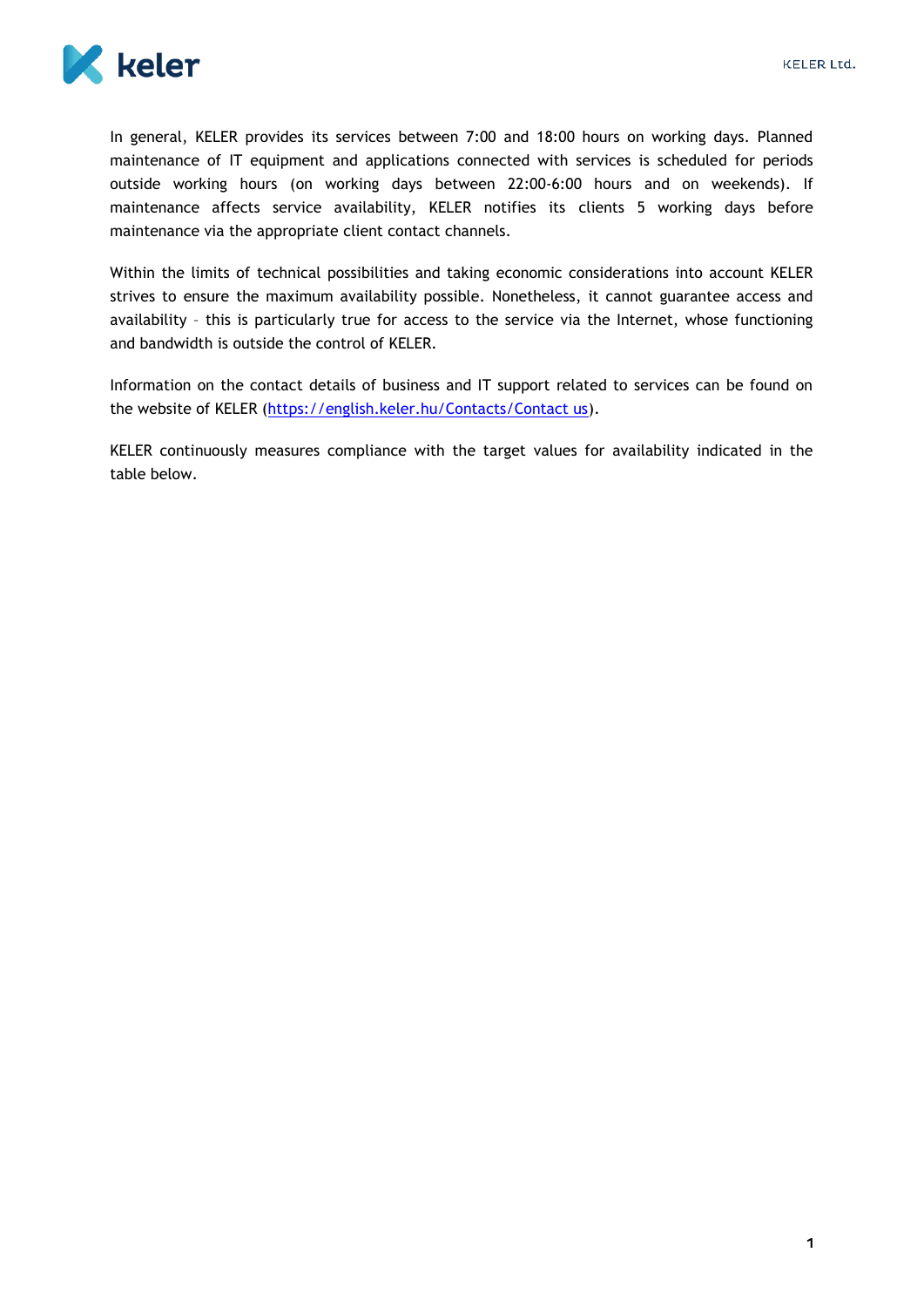

|                     | <b>Group of services</b>                               | <b>Availability of</b><br>service | <b>Channel</b><br>ensuring<br>availability of<br>the service to<br>the client | Availability of the<br>channel ensuring<br>client-side<br>availability of the<br>service $(\%)^*$ | <b>Maximum one-</b><br>time duration<br>of service<br>downtime** | First reply to<br>business and<br>technical<br>reports related<br>to services | <b>Feedback on</b><br>development<br>needs related<br>to services |
|---------------------|--------------------------------------------------------|-----------------------------------|-------------------------------------------------------------------------------|---------------------------------------------------------------------------------------------------|------------------------------------------------------------------|-------------------------------------------------------------------------------|-------------------------------------------------------------------|
| <b>CSD activity</b> | CSD securities registration<br>and account maintenance | Working days<br>$8:00 - 20:00$    | eDemat                                                                        | 99.0%                                                                                             | < 2 hours                                                        | < 2 hours                                                                     | First reply:<br>5 working days                                    |
|                     |                                                        | Working days<br>$6:30 - 22:00$    | <b>KID</b>                                                                    |                                                                                                   |                                                                  |                                                                               | Detailed reply:<br>30 days                                        |
|                     |                                                        | Working days<br>$6:30 - 22:00$    | <b>SWIFT</b>                                                                  |                                                                                                   |                                                                  |                                                                               |                                                                   |
|                     |                                                        | Working days<br>$9:00 - 15:00$    | Paper-based                                                                   | 99.9%                                                                                             | < 1 hour                                                         | < 1 hour                                                                      |                                                                   |
|                     | Services relating to<br>dematerialised securities      | Working days<br>$8:00 - 20:00$    | eDemat                                                                        | 99.0%                                                                                             | < 2 hours                                                        | < 2 hours                                                                     |                                                                   |
|                     |                                                        | Working days<br>$6:30 - 22:00$    | <b>KID</b>                                                                    |                                                                                                   |                                                                  |                                                                               |                                                                   |
|                     |                                                        | Working days<br>$7:00 - 20:00$    | <b>WARP</b>                                                                   |                                                                                                   |                                                                  |                                                                               |                                                                   |
|                     |                                                        | Working days<br>$9:00 - 15:00$    | Paper-based                                                                   | 99.9%                                                                                             | < 1 hour                                                         | < 2 hours                                                                     |                                                                   |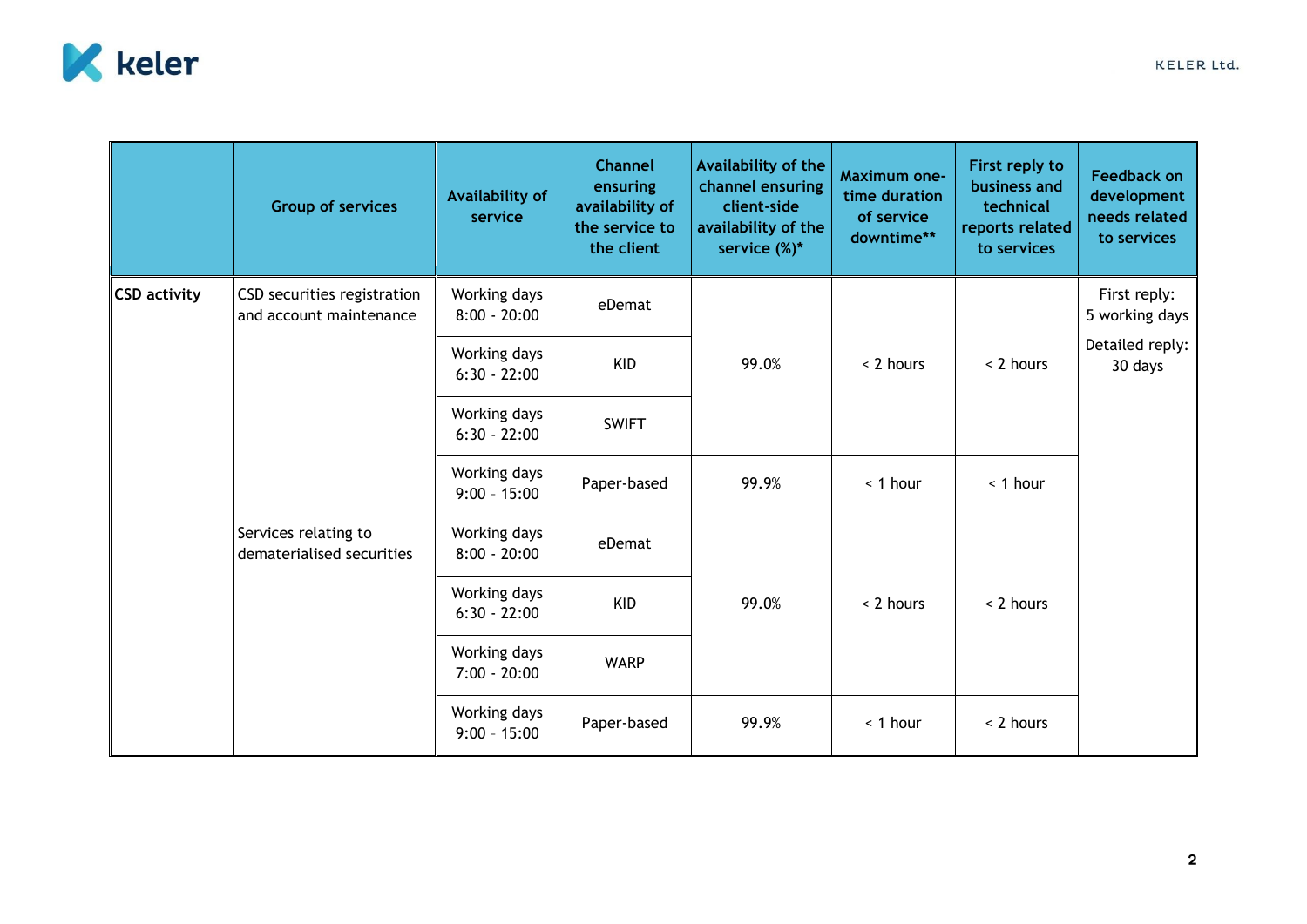

|                                                   | <b>Group of services</b>                                                                        | <b>Availability of</b><br>service | <b>Channel</b><br>ensuring<br>availability of<br>the service to<br>the client | Availability of the<br>channel ensuring<br>client-side<br>availability of the<br>service $(\%)^*$ | <b>Maximum one-</b><br>time duration<br>of service<br>downtime** | First reply to<br>business and<br>technical<br>reports related<br>to services | <b>Feedback on</b><br>development<br>needs related<br>to services |
|---------------------------------------------------|-------------------------------------------------------------------------------------------------|-----------------------------------|-------------------------------------------------------------------------------|---------------------------------------------------------------------------------------------------|------------------------------------------------------------------|-------------------------------------------------------------------------------|-------------------------------------------------------------------|
| General<br>securities<br>depository<br>activities | Securities depository<br>services relating to<br>dematerialised securities<br>issued in Hungary | Working days<br>$8:00 - 20:00$    | eDemat                                                                        | 99.0%                                                                                             | < 2 hours                                                        | < 2 hours                                                                     |                                                                   |
|                                                   |                                                                                                 | Working days<br>$6:30 - 22:00$    | <b>KID</b>                                                                    |                                                                                                   |                                                                  |                                                                               |                                                                   |
|                                                   |                                                                                                 | Working days<br>$9:00 - 15:00$    | Paper-based                                                                   | 99.9%                                                                                             | < 1 hour                                                         | < 2 hours                                                                     |                                                                   |
| Cash- and<br>securities<br>account<br>maintenance | Securities account<br>maintenance and related<br>account operations                             | Working days<br>$8:00 - 20:00$    | eDemat                                                                        | 99.0%                                                                                             | < 2 hours                                                        | < 2 hours                                                                     |                                                                   |
|                                                   |                                                                                                 | Working days<br>$6:30 - 22:00$    | <b>KID</b>                                                                    |                                                                                                   |                                                                  |                                                                               |                                                                   |
|                                                   |                                                                                                 | Working days<br>$6:30 - 22:00$    | <b>SWIFT</b>                                                                  |                                                                                                   |                                                                  |                                                                               |                                                                   |
|                                                   |                                                                                                 | Working days<br>$7:00 - 20:00$    | <b>WARP</b>                                                                   |                                                                                                   |                                                                  |                                                                               |                                                                   |
|                                                   |                                                                                                 | Working days<br>$9:00 - 15:00$    | Paper-based                                                                   | 99.9%                                                                                             | < 1 hour                                                         | < 1 hour                                                                      |                                                                   |